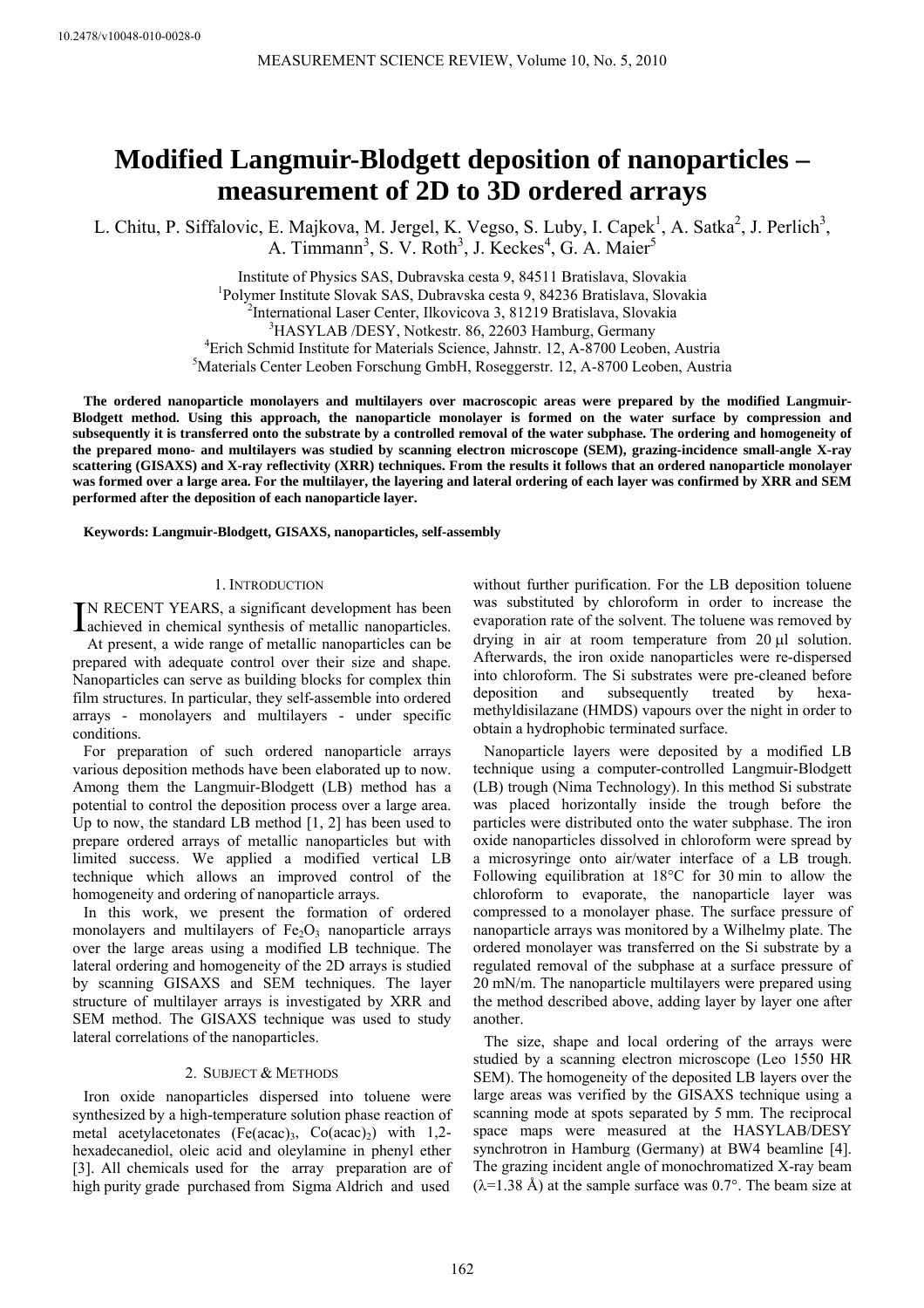the sample was  $65x35 \mu m^2$  in horizontal and vertical direction, respectively. The scattered X-ray radiation was detected by an X-ray CCD camera (marCCD165). The sample-detector distance was 225 mm. The transversal coherence length of the incoming beam is 250 nm. This transversal coherence length is projected in one dimension to 20 μm due to 0.7° of grazing incidence angle. The final intensity of the GISAXS pattern is an incoherent sum of scattered radiation from  $0.25x20 \mu m^2$  illuminated domains. The GISAXS is sensitive to inhomogeneity in the substrate coverage by the nanoparticles within  $0.25x20 \mu m^2$  domains. On the other hand, large-scale inhomogeneities comparable with the X-ray beam finger print on the sample may be detected in the scanning mode regardless the coherence length. The XRR measurements were done on an X-ray diffractometer (Bruker D8 Discover) equipped with a Cu X-ray rotating anode.

### 3. RESULTS & DISCUSSION

The SEM micrograph of sample surface shown in Fig.1a shows a homogenous 2D ordered array of iron oxide nanoparticles prepared by a modified LB deposition. From the detailed SEM image in Fig.1b we observe a typical ordered domain structure of the nanoparticle monolayer [[5\]](#page-0-0). The average particle size of  $6.4\pm0.6$  nm and the average interparticle distance center-to-center of 7.4±0.6 nm were determined from the SEM micrographs and are in good agreement with the transmission electron microscopy (TEM) and X-ray diffraction (XRD) results [[6\]](#page-0-0).



Fig.1. SEM micrographs of the nanoparticle monolayer taken at (a) low and (b) high magnification.

The ordering of the arrays over the large surface area was studied by the GISAXS technique. This method [[7,](#page-0-0) [8](#page-0-0)] provides the statistical averages of the parameters describing the lateral and vertical ordering of the nanoparticles in arrays over macroscopic areas. The GISAXS reciprocal space map of a 2D ordered array of iron oxide nanoparticles deposited on a silicon substrate is shown in Fig. 2a. The *q*<sup>y</sup> and *q*<sup>z</sup> components of the scattering vector are parallel and perpendicular to the substrate surface, respectively. The side maxima on the reciprocal space map indicate the lateral ordering of the nanoparticle monolayer [\[6](#page-0-0)]. The uniformity of the deposited nanoparticle monolayer was studied by GISAXS technique in a scanning mode. The horizontal intensity cuts at the critical exit angles  $(q_7=0.69\pm0.02 \text{ nm}^{-1})$ of GISAXS patterns for the six different representative locations on the sample surface are shown in Fig. 2b. The variations in the scattered X-ray intensity between the different locations at the sample surface are less than 5% and provide evidence for a large scale homogeneous deposition of nanoparticle arrays using a modified LB technique.



Fig.2(a). The GISAXS pattern of a nanoparticle monolayer. (b) Intensity profile of scattered X-ray radiation at the critical exit angle for six different positions on the sample surface.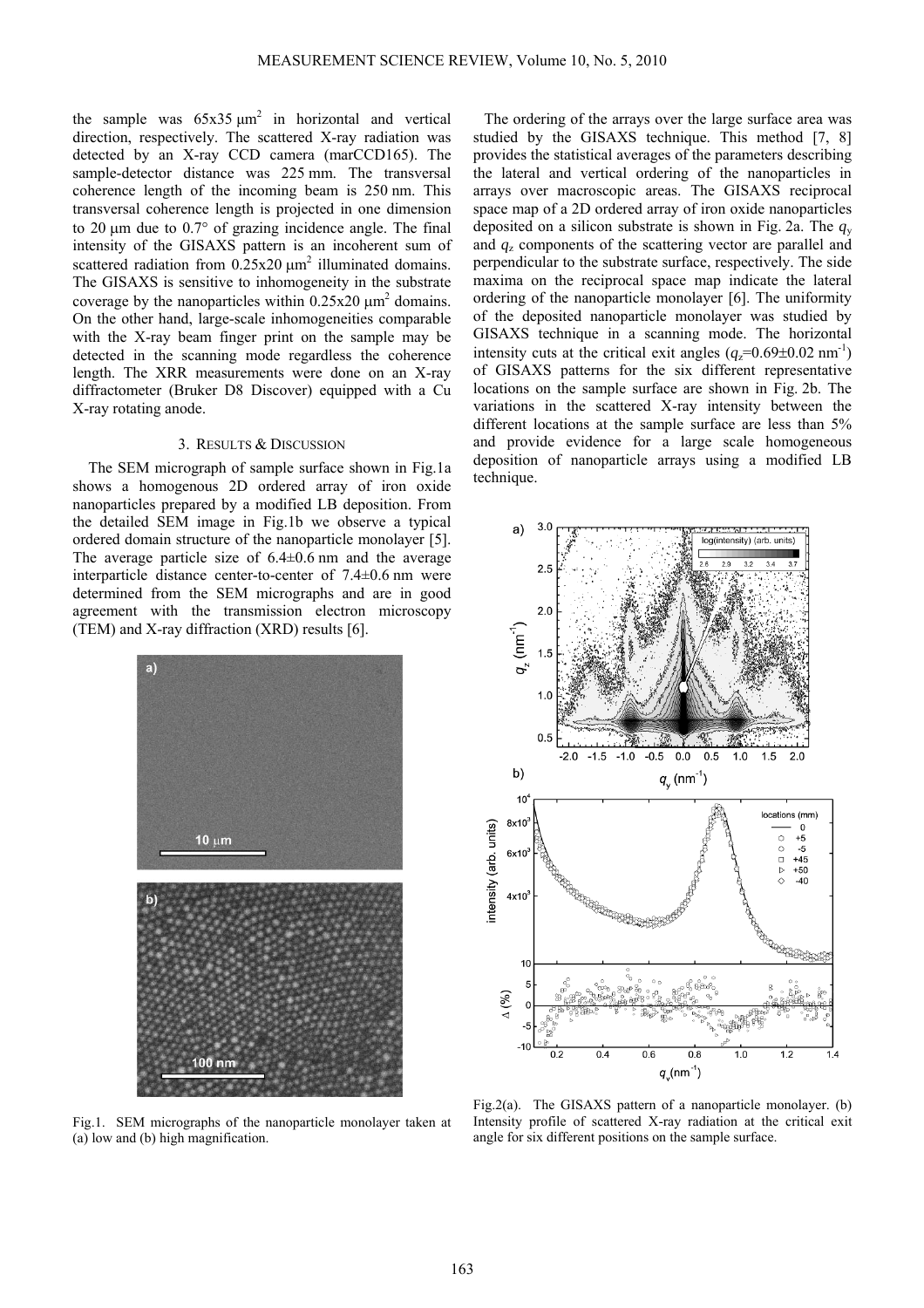Employing the same modified LB method the multilayer arrays of nanoparticles were prepared. The layering of the arrays was studied by XRR measurements. The XRR measurements were performed after the deposition of each layer of nanoparticles. Here we present the XRR measurements of a monolayer and multilayer composed of six layers of nanoparticles. The XRR measurement and simulation of a nanoparticle monolayer are shown in Fig. 3, while the electron density profile extracted by modelling the experimental data is shown in the inset of the graph. The XRR data of the iron oxide nanoparticle monolayer show a series of Kiessig fringes in the reflectivity curve [\[9](#page-0-0)]. They arise from the interferences of the X-ray beams reflected at the interfaces between the air, nanoparticle monolayer and silicon substrate. In order to fit the Kiessig fringes observed in the XRR curve we used a model system based on the following layers:  $Si$ ,  $SiO<sub>2</sub>$ , HMDS and nanoparticle layer. The nanoparticle layer was modelled as a three component layer composed of two organic layers (OL1 and OL2) representing the surfactant molecules capping the inorganic nanoparticle core denoted as the third layer (FeO) in the simulation. The surfactant molecules prevent the agglomeration of the nanoparticles. The reflectivity curve was fitted by a genetic algorithm modified for XRR applications [\[10](#page-0-0)]. The layer thickness, roughness and density obtained from the XRR simulations are presented in Tab.1.



Fig.3. The measured and simulated X-ray reflectivity for a nanoparticle monolayer. The inset shows simulation based density profile.

The reconstructed layer density profile (inset in Fig.3) based on the values from Tab.1 exhibits a continuous monolayer with a thickness of the nanoparticle diameter, confirming the presence of a closed nanoparticle monolayer stemming from the SEM and GISAXS analyses.

The deposited nanoparticle multilayer composed of six layers was studied by XRR. The XRR measured curve (Fig.4) of the 3D nanoparticle array shows a series of Kiessig fringes and Bragg peaks which indicate well defined vertical layering of the nanoparticle sheets. In the XRR simulation the previous monolayer model was extended by

additional five layers with the composition identical to a single monolayer (OL1/FeO/OL2). During the fitting procedure the thickness and density of the five additional layers were kept constant. The results obtained from the density profile indicate that six uniform layers of nanoparticles with the particle diameter of approximately 6.4 nm were deposited over the large area of the Si substrate.

Table 1 Summary of parameters obtained by fitting the XRR curve.

|                   | <b>HMDS</b> |   | FeO  |  |
|-------------------|-------------|---|------|--|
| thickness (nm)    |             |   |      |  |
| roughness (nm)    | 0.84        | 6 | 0 95 |  |
| density $(g/cm3)$ |             |   |      |  |



Fig.4. The measured and simulated X-ray reflectivity for six layers of nanoparticles. The inset shows simulation based density profile.

#### 4. CONCLUSION

The present results demonstrate the possibility of deposition of ordered nanoparticle mono- and multilayers using a modified LB technique onto large area substrates. The local ordering of the nanoparticle arrays was studied by the SEM micrographs and proved the formation of the typical ordered domain structure. The scanning GISAXS technique showed the formation of ordered and uniform nanoparticle 2D arrays over a large area  $(20 \text{ cm}^2)$  which was also confirmed by XRR. The distinct Bragg reflection peaks observed in the XRR curves for a nanoparticle multilayer confirmed the formation of a periodic layered structure. From XRR and GISAXS one can conclude lateral ordering of nanoparticles within each deposited layer.

#### ACKNOWLEDGMENT

This publication is the result of the project implementation: *Centre of Excellence for New Technologies in Electrical Engineering*, ITMS code 26240120011, supported by the Research & Development Operational Programme funded by the ERDF.